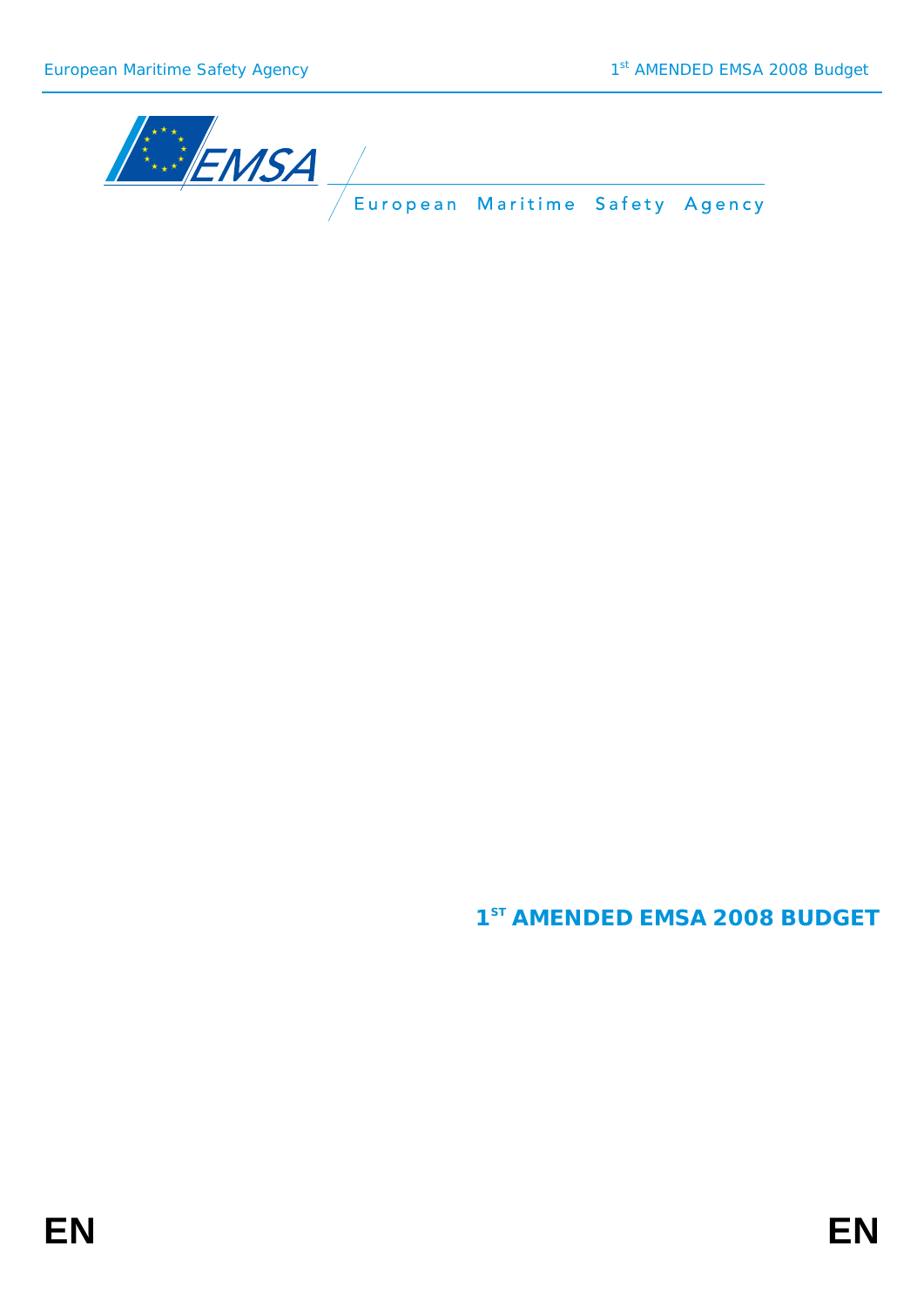Section XXIV — Statement of revenue and expenditure of the European Maritime Safety Agency for the financial year 2008

Part I - Statement of revenue and expenditure of the European Maritime Safety Agency for the financial year 2008

# Revenue — REVENUE

### TITLE 2 - SUBSIDY FROM THE COMMISSION

*Figures* 

| <b>Title</b><br>Chapter | <b>Heading</b>                        |                              | Budget 2008               |                              | Amending budget No. 1     | New amount                   |                           |
|-------------------------|---------------------------------------|------------------------------|---------------------------|------------------------------|---------------------------|------------------------------|---------------------------|
|                         |                                       | Commitment<br>Appropriations | Payment<br>Appropriations | Commitment<br>Appropriations | Payment<br>Appropriations | Commitment<br>Appropriations | Payment<br>Appropriations |
| 20                      | SUBSIDY FROM THE<br><b>COMMISSION</b> | 44,435,000-                  | 47,025,000-               | 5.767.879-                   | $3,202,866-$              | $50,202,879, -$              | $50,227,866, -$           |
|                         | Title $2-$ Total                      | 44.435.000-                  | 47,025,000-               | 5,767,879-                   | $3,202,866-$              | $50,202,879, -$              | $50,227,866,$ -           |

# CHAPTER 2 0 — SUBSIDY FROM THE COMMISSION

| Budget 2008                  |                           | Amending budget No. 1        |                           | New amount                   |                           |
|------------------------------|---------------------------|------------------------------|---------------------------|------------------------------|---------------------------|
| Commitment<br>Appropriations | Payment<br>Appropriations | Commitment<br>Appropriations | Payment<br>Appropriations | Commitment<br>Appropriations | Payment<br>Appropriations |
| 44,435,000,—                 | 47,025,000,—              | 5,767,879-                   | $3,202,866-$              | 50,202,879,—                 | $50,227,866$ –            |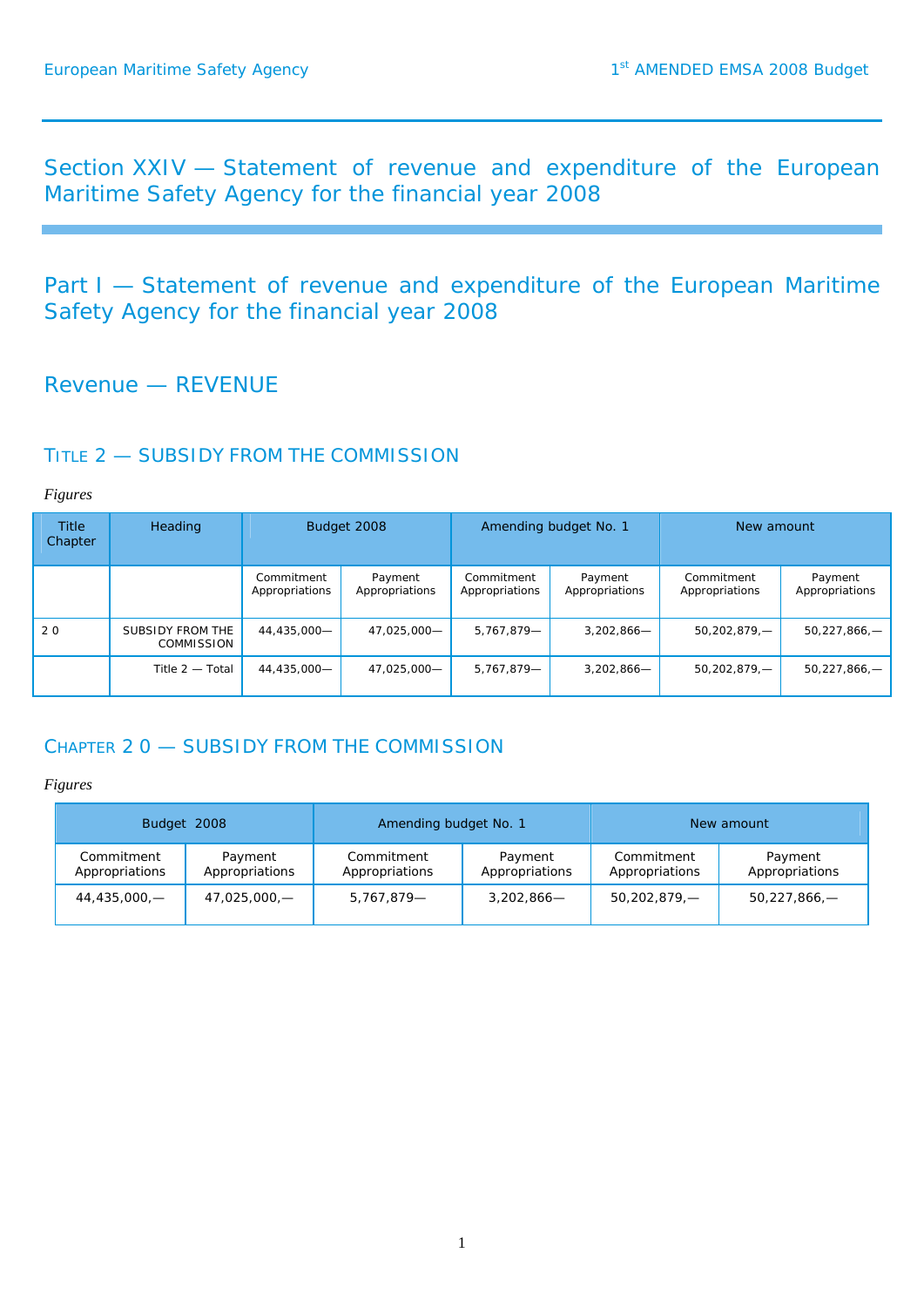## EXPENDITURE — EXPENDITURE

| <b>Title</b> | Heading                                                            | Appropriations 2008 |            | Amending budget No. 1 |           | New amount  |            |
|--------------|--------------------------------------------------------------------|---------------------|------------|-----------------------|-----------|-------------|------------|
|              |                                                                    | Commitments         | Payments   | Commitments           | Payments  | Commitments | Payments   |
|              | <b>STAFF</b>                                                       | 17 060 000          | 17 060 000 | 1 056 000             | 1 056 000 | 18 116 000  | 18 116 000 |
|              | BUILDINGS, EQUIPMENT AND<br>MISCELLANEOUS OPERATING<br>EXPENDITURE | 2 740 000           | 2 740 000  | 120 000               | 120 000   | 2 860 000   | 2 860 000  |
| 3            | OPERATIONAL EXPENDITURE                                            | 24 635 000          | 27 225 000 | 4 591 879             | 2026866   | 29 226 879  | 29 251 866 |
|              | Expenditure - Total                                                | 44 435 000          | 47 025 000 | 5767879               | 3 202 866 | 50 202 879  | 50,227,866 |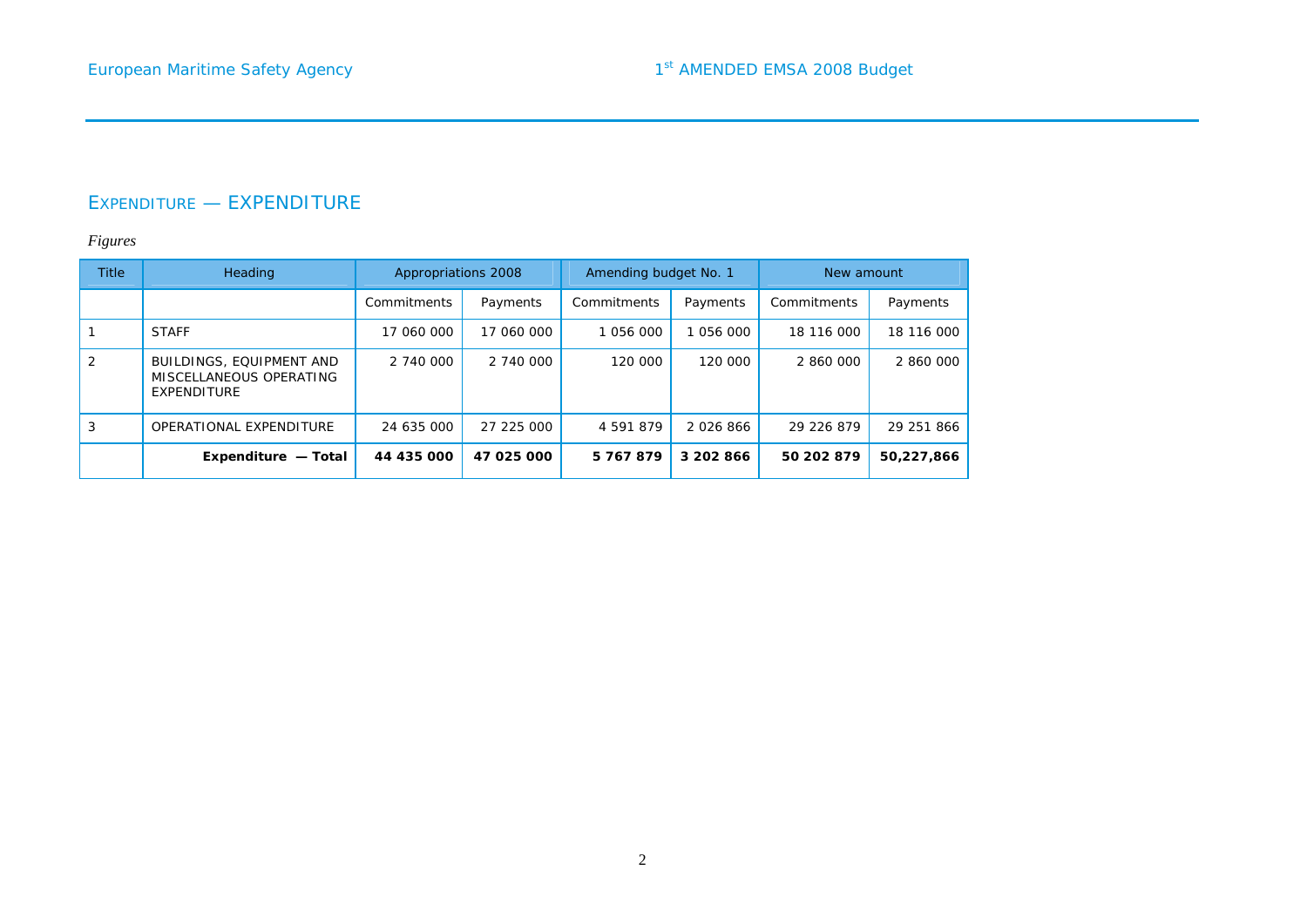# TITLE 1 — STAFF

### *Figures*

| <b>Title</b><br>Chapter | Heading                                                        | Appropriations<br>2008 | Amending budget<br>No. 1 | New amount |
|-------------------------|----------------------------------------------------------------|------------------------|--------------------------|------------|
| 11                      | STAFF IN ACTIVE EMPLOYMENT                                     | 14 615 000             | 1 056 000                | 15 671 000 |
| 12                      | MISCELLANEOUS EXPENDITURE ON STAFF<br>RECRUITMENT AND TRANSFER | 1 240 000              |                          | 1 240 000  |
| 1 <sub>3</sub>          | MISSIONS AND DUTY TRAVEL                                       | 150 000                |                          | 150 000    |
| 14                      | SOCIOMEDICAL STRUCTURE                                         | 640 000                |                          | 640 000    |
| 16                      | <b>SOCIAL MEASURES</b>                                         | 375 000                |                          | 375 000    |
| 17                      | ENTERTAINMENT AND REPRESENTATION                               | 40 000                 |                          | 40 000     |
|                         | Title 1 - Total                                                | 17 060 000             | 1056000                  | 18 116 000 |

# CHAPTER 1 1 — STAFF IN ACTIVE EMPLOYMENT

### *Figures*

| Appropriations 2008 | Amending budget No. 1 | New amount |
|---------------------|-----------------------|------------|
| 14 615 000          | 1 056 000             | 15 671 000 |

# CHAPTER 1 2 — MISCELLANEOUS EXPENDITURE ON STAFF RECRUITMENT AND TRANSFER

### *Figures*

| Appropriations 2008 | Amending budget No. 1 | New amount |
|---------------------|-----------------------|------------|
| 1 240 000           |                       | 1 240 000  |

# CHAPTER 1 3 — MISSIONS AND DUTY TRAVEL

| Appropriations 2008 | Amending budget No. 1 | New amount |
|---------------------|-----------------------|------------|
| 150 000             |                       | 150 000    |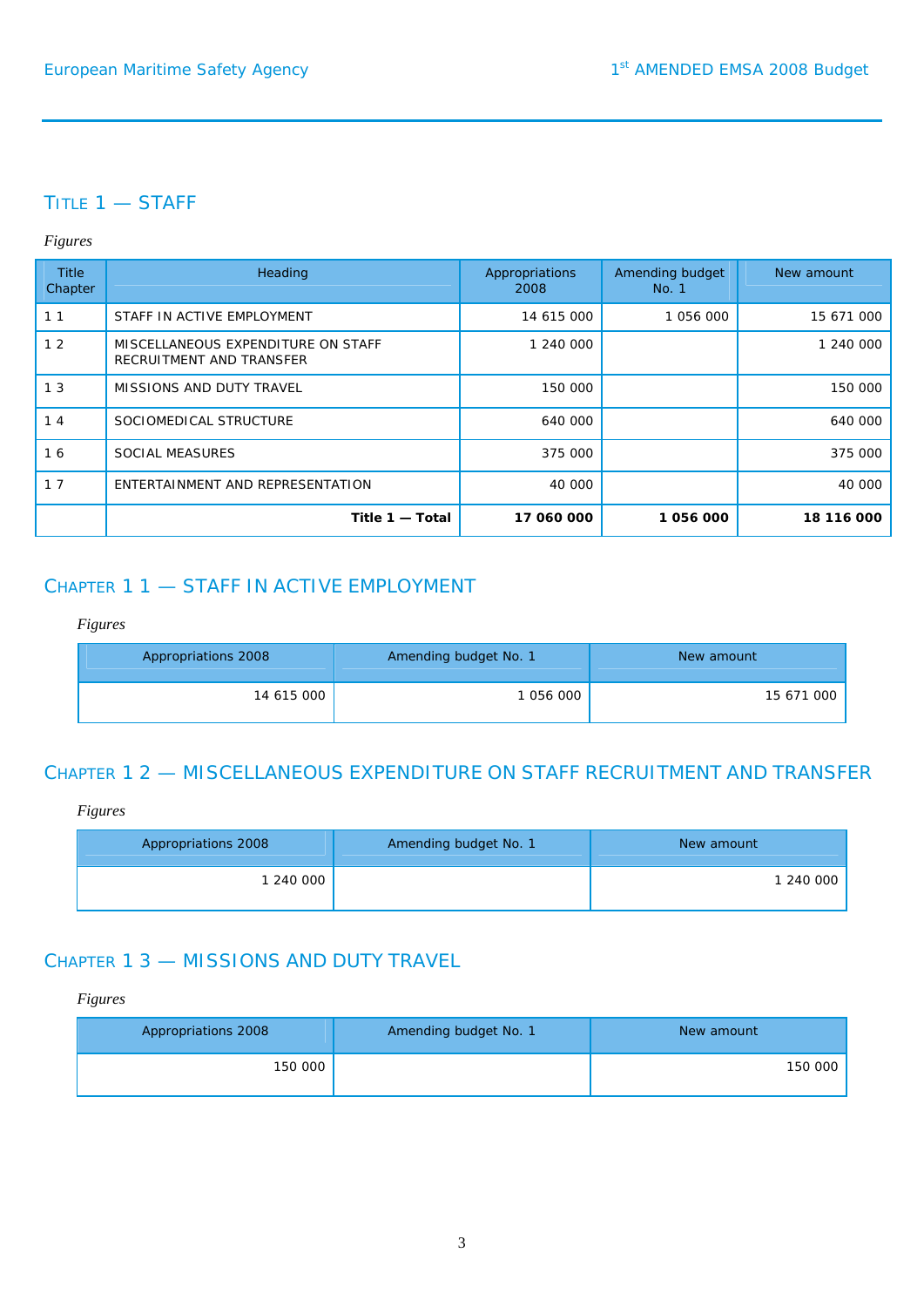# CHAPTER 1 4 — SOCIOMEDICAL STRUCTURE

### *Figures*

| Appropriations 2008 | Amending budget No. 1 | New amount |
|---------------------|-----------------------|------------|
| 640 000             |                       | 640 000    |

# CHAPTER 1 6 — SOCIAL MEASURES

### *Figures*

| Appropriations 2008 | Amending budget No. 1 | New amount |
|---------------------|-----------------------|------------|
| 375 000             |                       | 375 000    |

## CHAPTER 1 7 — ENTERTAINMENT AND REPRESENTATION

| Appropriations 2008 | Amending budget No. 1 | New amount |
|---------------------|-----------------------|------------|
| 40 000              |                       | 40 000     |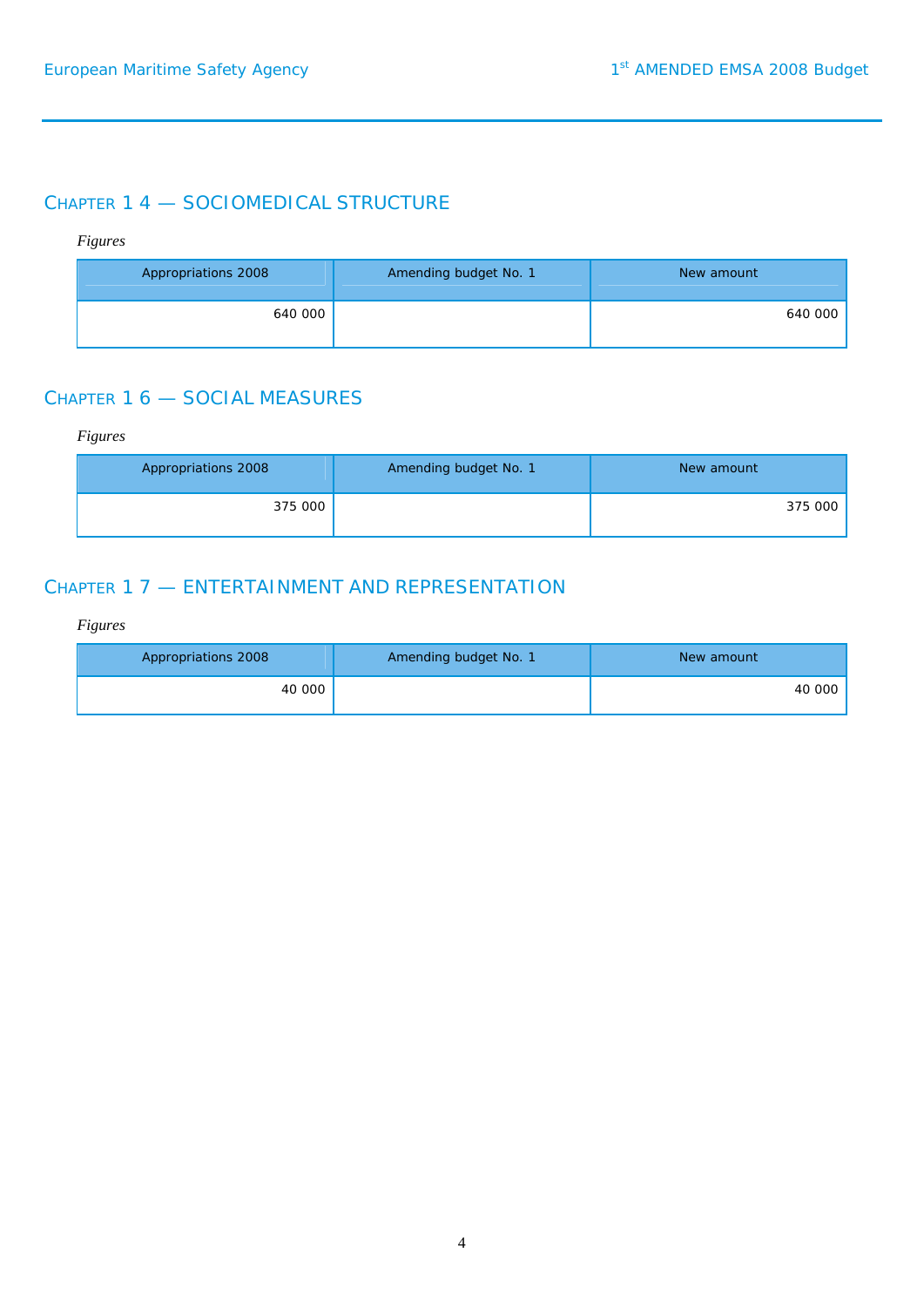## TITLE 2 — BUILDINGS, EQUIPMENT AND MISCELLANEOUS OPERATING EXPENDITURE

#### *Figures*

| <b>Title</b><br>Chapter | Heading                                         | Appropriations 2008 | Amending budget<br>No. 1 | New amount |
|-------------------------|-------------------------------------------------|---------------------|--------------------------|------------|
| $ 20\rangle$            | <b>RENTAL OF BUILDINGS AND ASSOCIATED COSTS</b> | 1 000 000           |                          | 1 000 000  |
| $ 2 \; 1$               | <b>INFORMATION TECHNOLOGY PURCHASES</b>         | <b>780 000</b>      | 120 000                  | 900 000    |
| $\sqrt{2}$ 2            | MOVABLE PROPERTY AND ASSOCIATED COSTS           | 390 000             |                          | 390 000    |
| 23                      | CURRENT ADMINISTRATIVE EXPENDITURE              | 200 000             |                          | 200 000    |
| 24                      | POSTAGE AND TELECOMMUNICATIONS                  | 200 000             |                          | 200 000    |
| 25                      | EXPENDITURE ON FORMAL AND OTHER MEETINGS        | 170 000             |                          | 170 000    |
|                         | Title $2 - Total$                               | 2 740 000           | <b>120 000</b>           | 2 860 000  |

# CHAPTER 2 0 — RENTAL OF BUILDINGS AND ASSOCIATED COSTS

### *Figures*

| Appropriations 2008 | Amending budget No. 1 | New amount |
|---------------------|-----------------------|------------|
| 000 000             |                       | 1 000 000  |

## CHAPTER 2 1 — INFORMATION TECHNOLOGY PURCHASES

### *Figures*

| Appropriations 2008 | Amending budget No. 1 | New amount |
|---------------------|-----------------------|------------|
| 780 000             | 120 000               | 900 000    |

# CHAPTER 2 2 — MOVABLE PROPERTY AND ASSOCIATED COSTS

#### *Figures*

| Appropriations 2008 | Amending budget No. 1 | New amount |
|---------------------|-----------------------|------------|
| 390 000             |                       | 390 000    |

## CHAPTER 2 3 — CURRENT ADMINISTRATIVE EXPENDITURE

| Appropriations 2008 | Amending budget No. 1 | New amount |
|---------------------|-----------------------|------------|
| 200 000             |                       | 200 000    |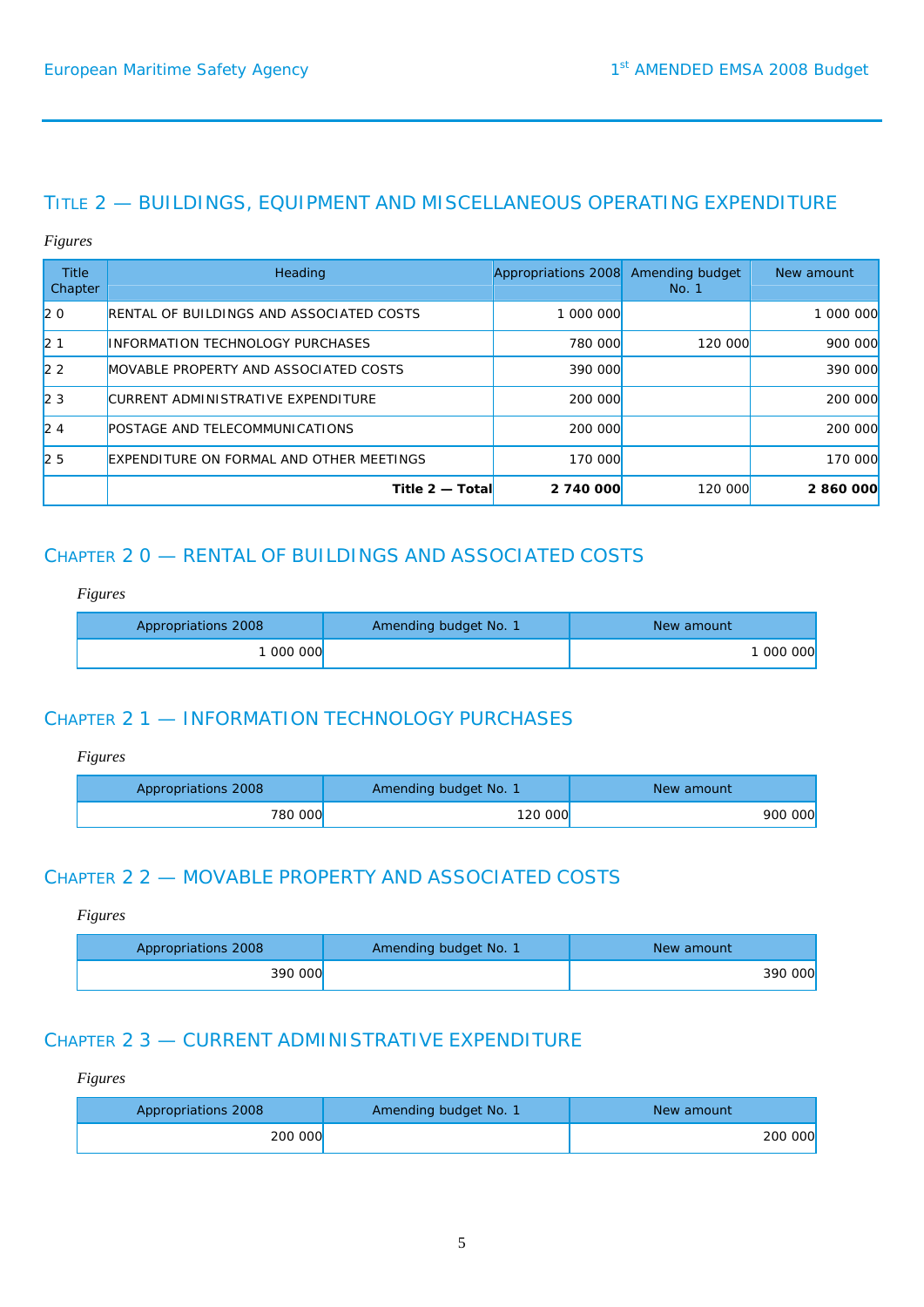# CHAPTER 2 4 — POSTAGE AND TELECOMMUNICATIONS

### *Figures*

| Appropriations 2008 | Amending budget No. 1 | New amount     |
|---------------------|-----------------------|----------------|
| 200 000             |                       | <b>200 000</b> |

# CHAPTER 2 5 — EXPENDITURE ON FORMAL AND OTHER MEETINGS

| Appropriations 2008 | Amending budget No. 1 | New amount |
|---------------------|-----------------------|------------|
| 170 000             |                       | 170 000    |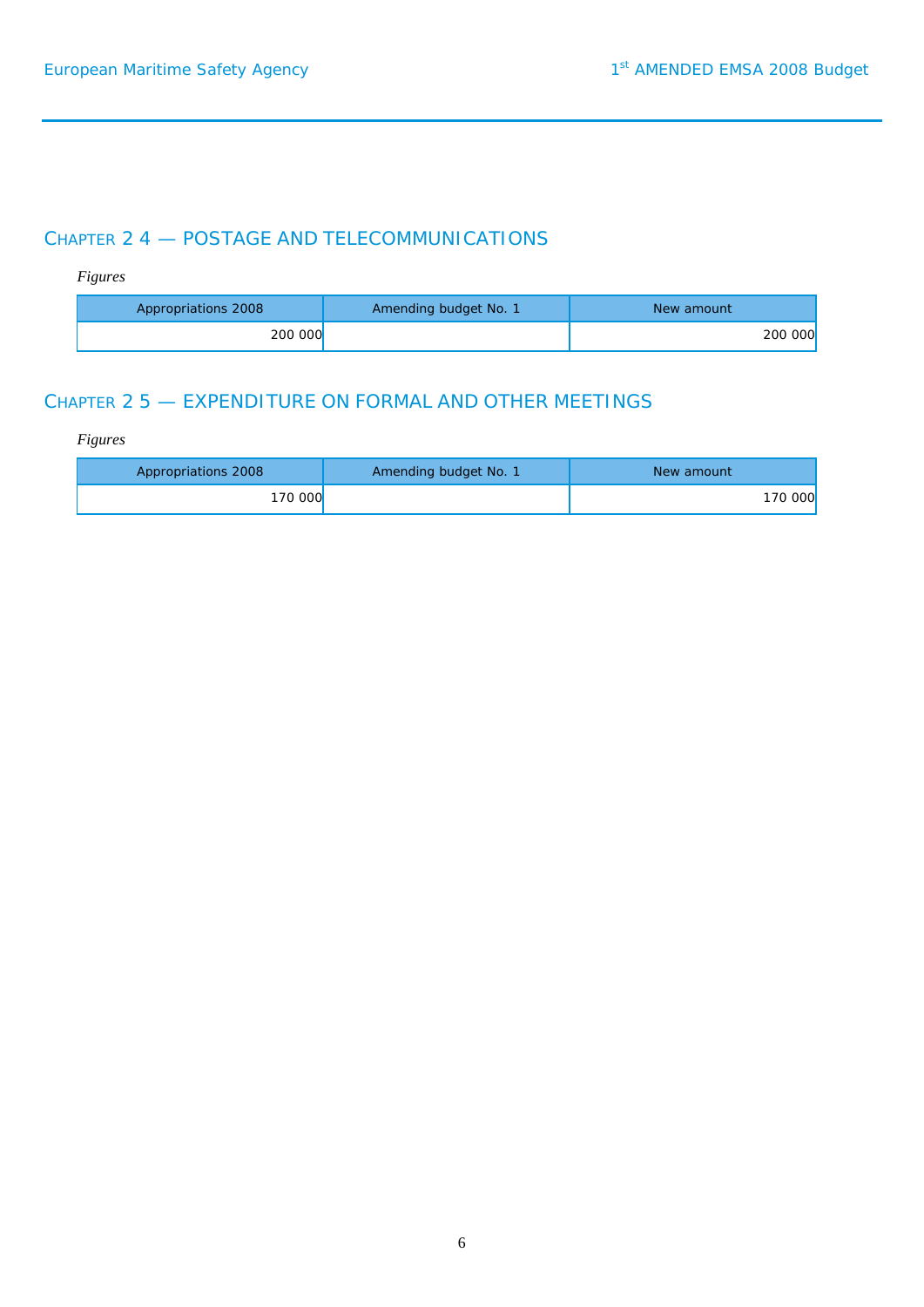# TITLE 3 — OPERATIONAL EXPENDITURE

| <b>Title</b><br>Chapter | Heading                                                      | Appropriations 2008 |                | Amending budget No. 1 |           | New amount  |            |
|-------------------------|--------------------------------------------------------------|---------------------|----------------|-----------------------|-----------|-------------|------------|
|                         |                                                              | Commitments         | Payments       | Commitments           | Payments  | Commitments | Payments   |
| $ 3 \t1$                | DEVELOPMENT OF DATABASES                                     | 3 200 000           | 3 440 000      |                       |           | 3 200 000   | 3 440 000  |
| $ 3 \t2$                | <b>INFORMATION AND PUBLISHING</b>                            | 200 000             | 200 000        |                       |           | 200 000     | 200 000    |
| $ 3 \; 3 \;$            | MEETINGS IN CONNECTION WITH<br>OPERATIONAL ACTIVITIES        | 785 000             | <b>785 000</b> |                       |           | 785 000     | 785 000    |
| 34                      | <b>TRANSLATION COSTS</b>                                     | 200 000             | 200 000        |                       |           | 200 000     | 200 000    |
| $3\,5$                  | <b>STUDIES</b>                                               | 900 000             | 1 000 000      |                       |           | 900 000     | 1 000 000  |
| 36                      | <b>MISSION EXPENSES LINKED TO MARITIME</b><br><b>AFFAIRS</b> | 700 000             | 700 000        |                       |           | 700 000     | 700 000    |
| 37                      | TRAINING LINKED TO MARITIME AFFAIRS                          | 650 000             | 650 000        |                       |           | 650 000     | 650 000    |
| 38                      | <b>ANTI-POLLUTION MEASURES</b>                               | 18 000 000          | 20 250 000     |                       |           | 18 000 000  | 20 250 000 |
| 39                      | L.R.I.T.                                                     |                     |                | 4 591 879             | 2 026 866 | 4 591 879   | 2 026 866  |
|                         | Title $3 -$ Total                                            | 24 635 000          | 27 225 000     | 4 591 879             | 2 026 866 | 29 226 879  | 29 251 866 |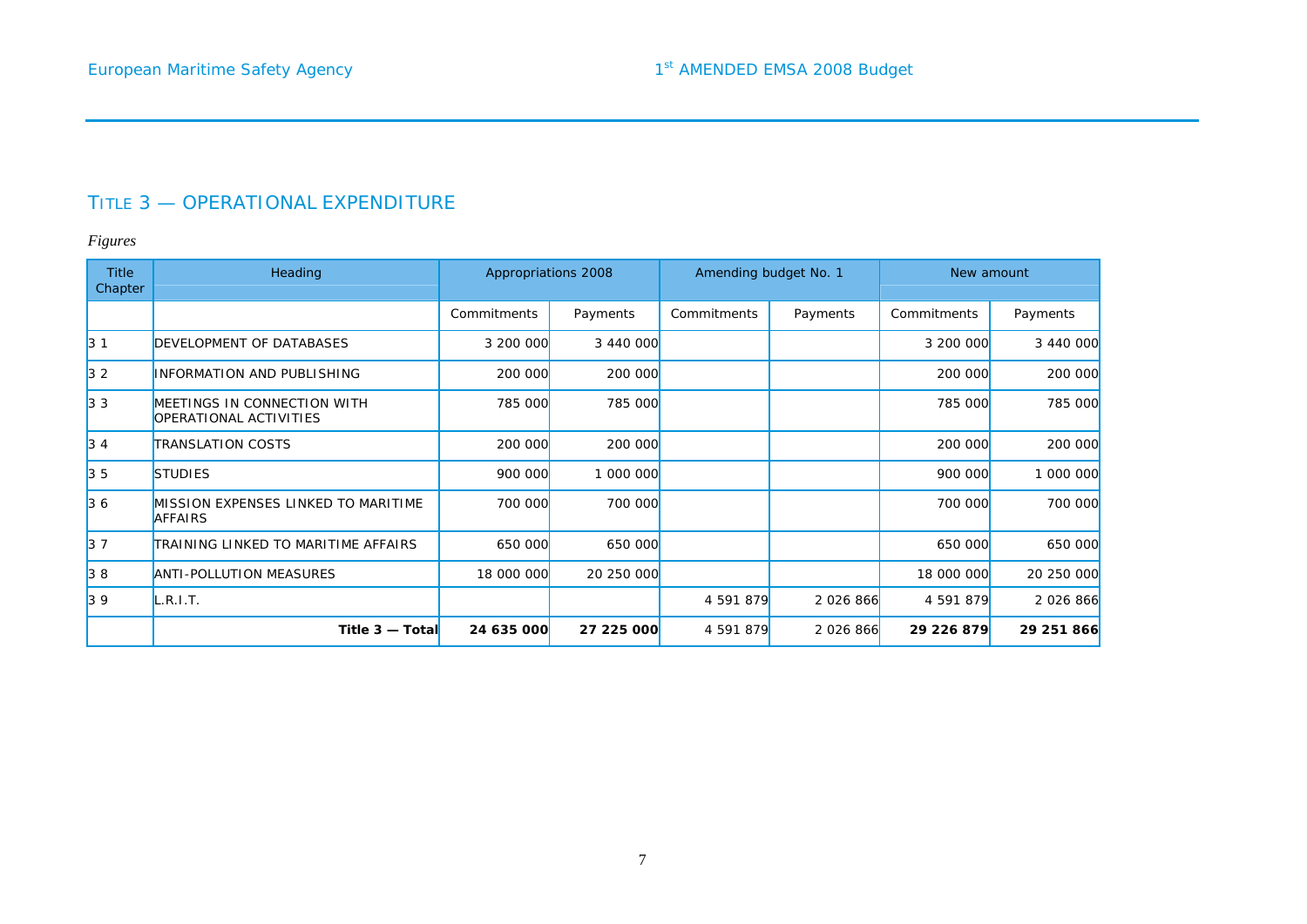### CHAPTER 3 1 — DEVELOPMENT OF DATABASES

#### *Figures*

|             | Appropriations 2008 | Amending budget No. 1   |  |             | New amount |
|-------------|---------------------|-------------------------|--|-------------|------------|
| Commitments | Payments            | Commitments<br>Payments |  | Commitments | Payments   |
| 3 200 000   | 3 440 000           |                         |  | 3 200 000   | 3 440 000  |

# CHAPTER 3 2 — INFORMATION AND PUBLISHING

#### *Figures*

| Appropriations 2008 | Amending budget No. 1 | New amount |
|---------------------|-----------------------|------------|
| 200 000             |                       | 200 000    |

## CHAPTER 3 3 — MEETINGS IN CONNECTION WITH OPERATIONAL ACTIVITIES

### *Figures*

| Appropriations 2008 | Amending budget No. 1 | New amount     |
|---------------------|-----------------------|----------------|
| 785 000             |                       | <b>785 000</b> |

### CHAPTER 3 4 — TRANSLATION COSTS

#### *Figures*

| Appropriations 2008 | Amending budget No. 1 | New amount     |
|---------------------|-----------------------|----------------|
| <b>200 000</b>      |                       | <b>200 000</b> |

## CHAPTER 3 5 — STUDIES

#### *Figures*

| Appropriations 2008 |          | Amending budget No. 1   |  |             | New amount |
|---------------------|----------|-------------------------|--|-------------|------------|
| Commitments         | Payments | Commitments<br>Payments |  | Commitments | Payments   |
| 900 000             | 000 000  |                         |  | 900 000     | 1 000 000  |

## CHAPTER 3 6 — MISSION EXPENSES LINKED TO MARITIME AFFAIRS

| Appropriations 2008 | Amending budget No. 1 | New amount     |
|---------------------|-----------------------|----------------|
| 700 000             |                       | <b>700 000</b> |